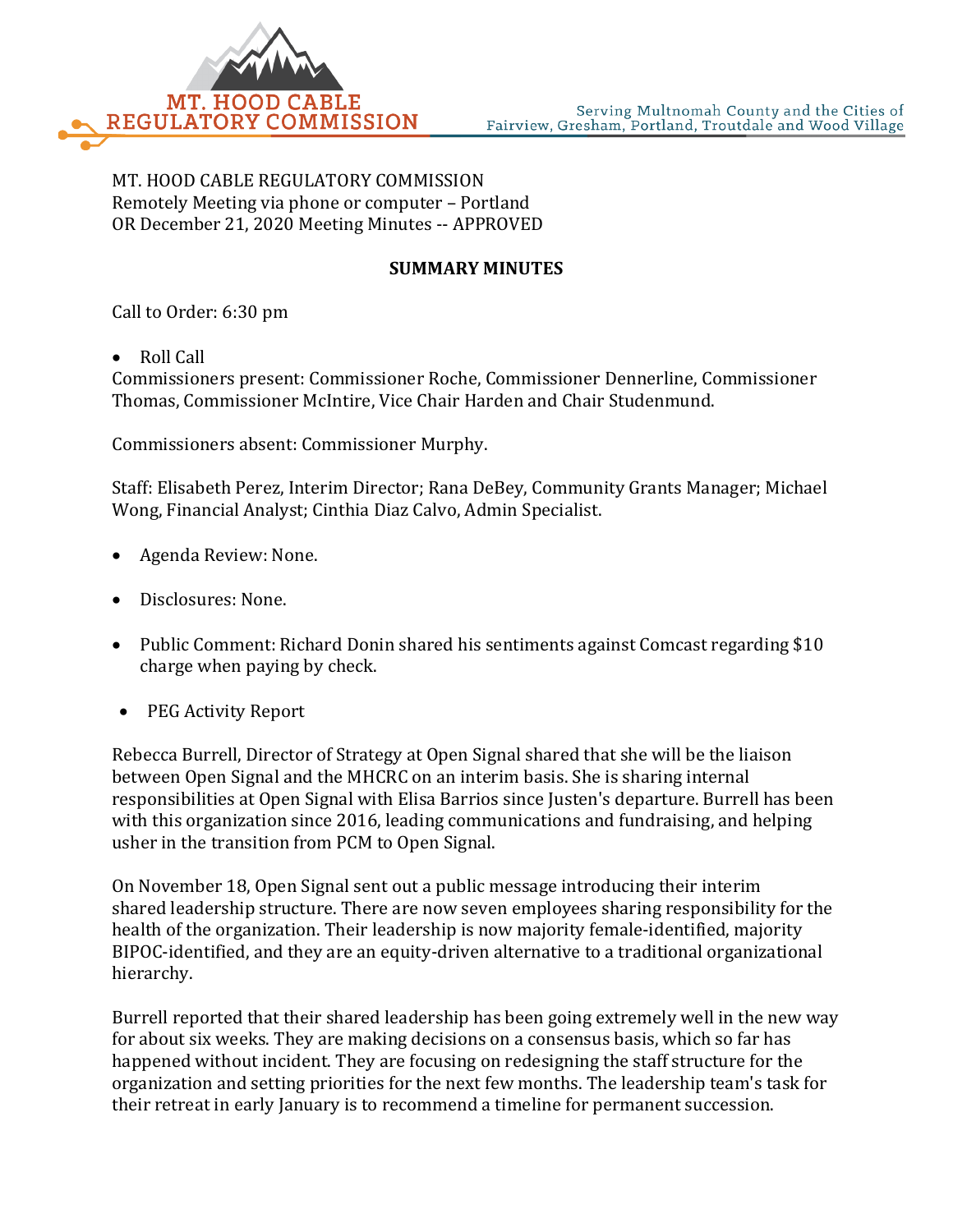Burrell shared that Open Signal has released a video series on their YouTube page, sharing stories about how their staff pivoted in response to COVID-19, including taking on new tactics in their work as a Census assistance center, supporting the community in leading safe media productions, and releasing their new online network. She encourages the commission to visit their YouTube page.

Burrell also shared about their online network—which streams their cable channels online for the first time—as well as a series of curated features from the community based on themes. Open Signal is partnering with the Portland Unknown Film Festival to showcase a collection of recent work by local BIPOC musical artists and filmmakers. Commissioners can learn more by visiting [watch.opensignalpdx.org](http://watch.opensignalpdx.org/)

Open Signal is still closed to the general public but have some more programmatic updates to share in 2021. Burrell looks forward to sharing more about their new project-based production support program that they opened to the community on an application basis and will begin in January. Open Signal will be closed December 25 - January 1.

Chair Studenmund asked Burrell if she anticipates board burnout considering the number of hours being donated to an un-paid volunteered job. Burrell said she is working with the board to find balance and recruit and engage more board members.

# • CONSENT AGENDA

\*C1. October 19, 2020 Meeting Minutes

**MOTION**: Thomas moved to approve the Consent Agenda as presented. Harden seconded. **VOTE**: 6-0

## **REGULAR AGENDA**

R1. TechSmart Impact Report: Grantee Transition to Distance Learning due to COVID-19 Pandemic

DeBey introduced Kristi Manseth with Pacific Research and Evaluation. Manseth shared their finding and highlighted the following themes during the spring of 2020:

- Teachers had established Google classroom environments
- Teachers knew how to embed videos and links in classroom content
- Teachers were able to use more sophisticated tools due to comfort level learning new technology.
- Teachers and district leadership reported students knew how to log on and were familiar with Google classrooms and SeeSaw. They also reported that student knew how to use Chromebooks.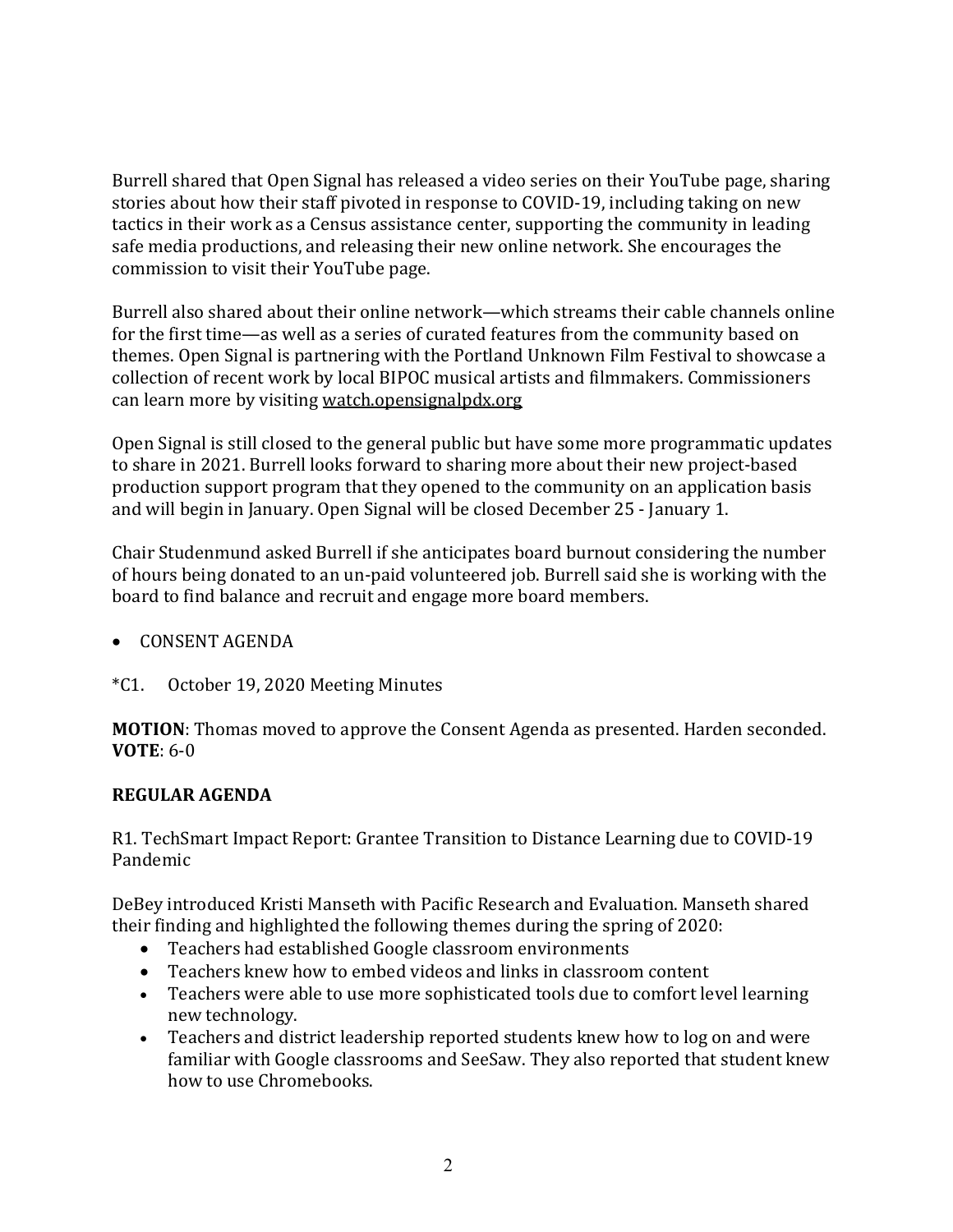• Students were better prepared to transition to distance learning due to experience with devices and platforms used in TechSmart classrooms.

Manseth shared the barriers to distance learning including the following:

- Not all students have equal access to reliable internet in their homes, contributing to the equity gap in some cases.
- Schools were focused on providing basic necessities and support to families, such as groceries, and had to balance many priorities.
- Parents and guardians have differing skill levels with technology use and students had varied technology support at home.

Commissioner Thomas and Chair Studenmund commented on how far the community has gone with the help of this program since the start of the pandemic.

Vice Chair Harden pointed out that this success has also helped clarify how far we have come but also highlights inequities and gaps in the community. There are students today that still don't have devices or adequate internet at home and we still have ways go.

Manseth agreed and added that while there is a need for adequate internet there are other barriers to keep in mind beyond technology that also play a role in the noted achievement gaps.

# \*R2. MHCRC FY 2019-20 Fund Audit

Perez introduced Keith Simovic and Nick Rowland with Moss Adams, who will walk the commission through the audit findings.

Simovic explained the nature of services they provided which include:

- Independent auditors' report on the financial statements of the MHCRC.
- Assistance with and technical review of the financial statements for compliance with GAAP.
- Disclosures and independent auditor's comments required by the minimum standards for audits of Oregon municipal corporations.
- Communication to those charged with governance.

Simovic highlighted critical areas which include cash and investments, revenues, advances and accounts receivable, IT user access and change management controls, consistent application of internal controls in a remote work environment, compliance with federal laws and regulations and Oregon minimum standards.

Simovic shared how they conducted the audit remotely during given COVID-19. He said the audit was performed in a remote environment. They utilized technology and secure electronic audit tools and updated risk assessments. Simovic said they also used internal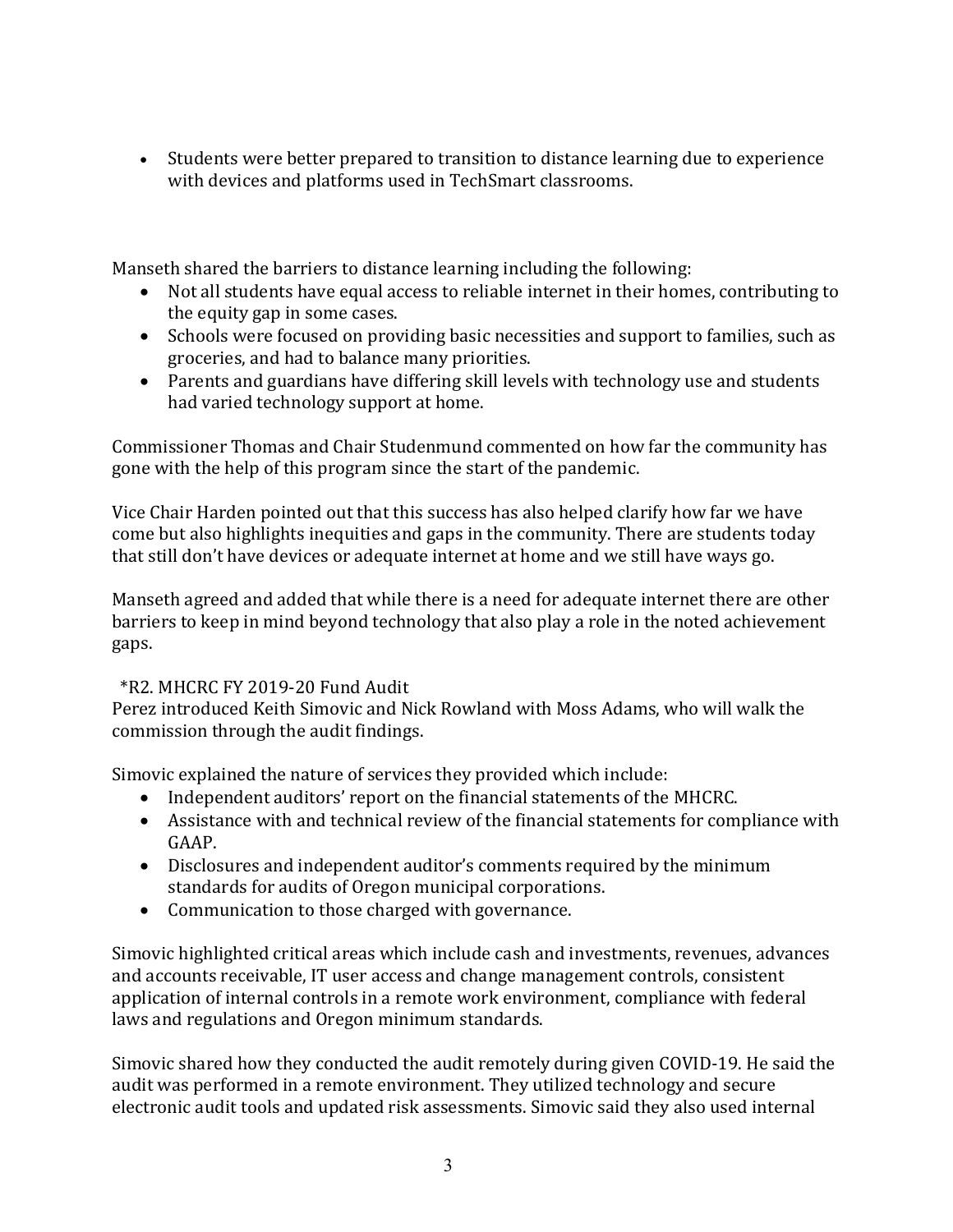controls testing of transaction before and after the onset of COVID-19 and they reviewed the related disclosures for transparency.

Rowland shared the following audit adjustments and reports:

- Financial statements, which include unmodified and clean version of the financial statements.
- Oregon minimum standards, which include no reportable findings.
- Communication to those charged with governance which include no material weaknesses.

Rowland highlighted two required communication which were the audit adjustments and the audit observations and recommendations. In the audit adjustments, they go through each transaction looking for discrepancies in reporting. The two audit adjustments they found are:

- Entry to accrue for invoices related to FY 19-20 increased receivables amounting to \$48,000.
- Entry to correct advances to MetroEast at June 30, 2020 decreased advances.

Lastly, Rowland shared that there were no passed audit adjustments found.

**MOTION**: Thomas moved to accept the MHCRC fund audit for FY 19-20. Harden seconded. **VOTE**: 6-0

\*R3. MHCRC Community Technology Grants Program Impact Evaluation Scope of Work

Prior to moving forward with the following contract items, Perez reviewed the contract process. The process starts with a scope of work, followed by commission review and approval of the scope of work. OCT staff then uses that scope of work and takes it through the procurement process through the City of Portland. Once finalized, staff goes back to the commission for final approval of the selected contract. Lastly, and something that needs clarification is who signs the contracts as signatures vary between the MHCRC Chair and the project manager. It was suggested to have R3 and R4 be the corrected to say the MHCRC Chair will approve and sign the finalized contracts. There was general consensus that going forward the MHCRC Chair will sign contracts.

DeBey said MHCRC staff had previously discussed the benefits of conducting an impact evaluation for the Community Technology Grants Program but given capacity issues the project had been on hold. A similar impact evaluation was conducted in 2003 and that report is available on the MHCRC website.

The MHCRC Equity committee is recommending moving forward with the program impact evaluation. The proposed evaluation will assist the MHCRC in creating strategies for future grantmaking programs, refining goals/objectives and developing indicators to measure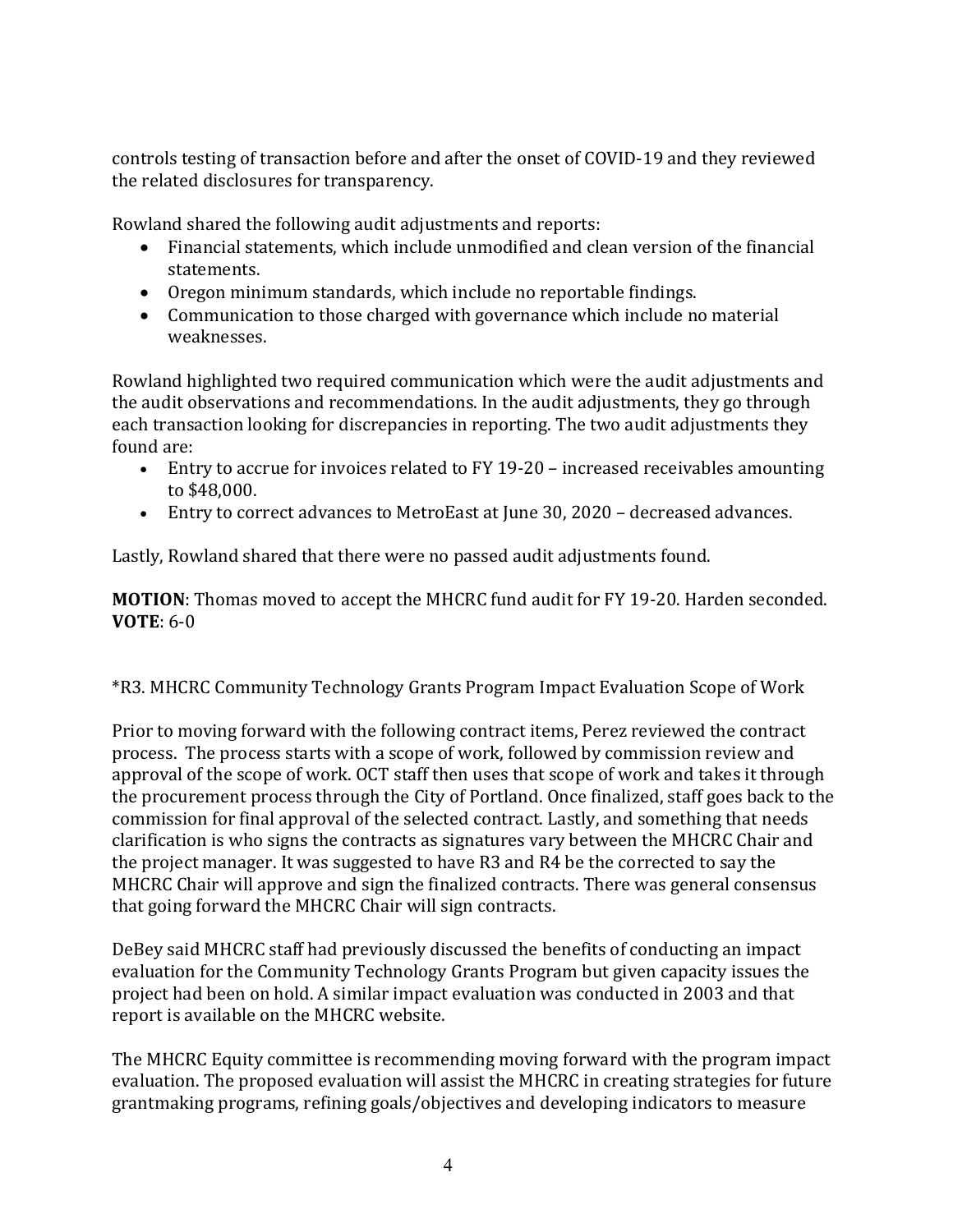success. The project will also seek to provide an understanding the impact the grants have had in the communities we serve, the barriers and challenges for the grantees in the application process, and how and how well our grantees have incorporated equity into their projects.

Commissioner Roche appreciates DeBey's work and noted the TechSmart impact report was a nice lead into this proposal.

There was discussion about grant funds and DeBey clarified that the current fund model is through the FY 22-23. The commission would just like to confirm there are enough funds to carry them through the process.

DeBey listed the three action items which include approving moving forward with the impact evaluation scope of work to kick off the RFP process. The second is to bring the contract back to the MHCRC for Chair Studenmund's approval and signature. The third action item is in regard to the budget for this project, which is estimated to cost about \$60,000. The impact report was accidentally left out of the FY20-21 budget. Staff is asking the MHCRC to delegate the authority to the OCT Bureau Director to identify where the funds will come from.

**MOTION**: Harden moved to approve agenda item R3 with staff recommendations listed by DeBey. Harden added that staff make every effort to make the contract and contracts going forward to make sure that the signatory line be Chair Studenmund. Thomas seconded. **Discussion**: Vice Chair Harden suggested to prepare in the absence of the Chair with an approved dollar amount without having to consult the governing board. Commissioner Thomas agreed with Vice Chair Harden. **VOTE**: 6-0

\*R4. Franchise Renewal Consultant Draft Contract

Perez said the current Comcast cable franchise ends on December 31<sup>st</sup>, 2020. As reported at the October MHCRC meeting, staff have finalized a draft contract to engage CBG Communications, Inc. for \$55,020 to consult with staff and the commission, and to provide negotiation expertise in the cable franchise renewal process with Comcast.

The contract is going through procurement and should be finalized in the last week of December. Staff had their first meeting with Comcast December 10<sup>th</sup> and starting the third week of January, staff will meet biweekly with Comcast.

Perez is asking the commission to approve the draft contract and have Chair Studenmund sign the contract.

**MOTION**: Harden moved to approve R4 Franchise Renewal Consultant Draft Contract. Dennerline seconded.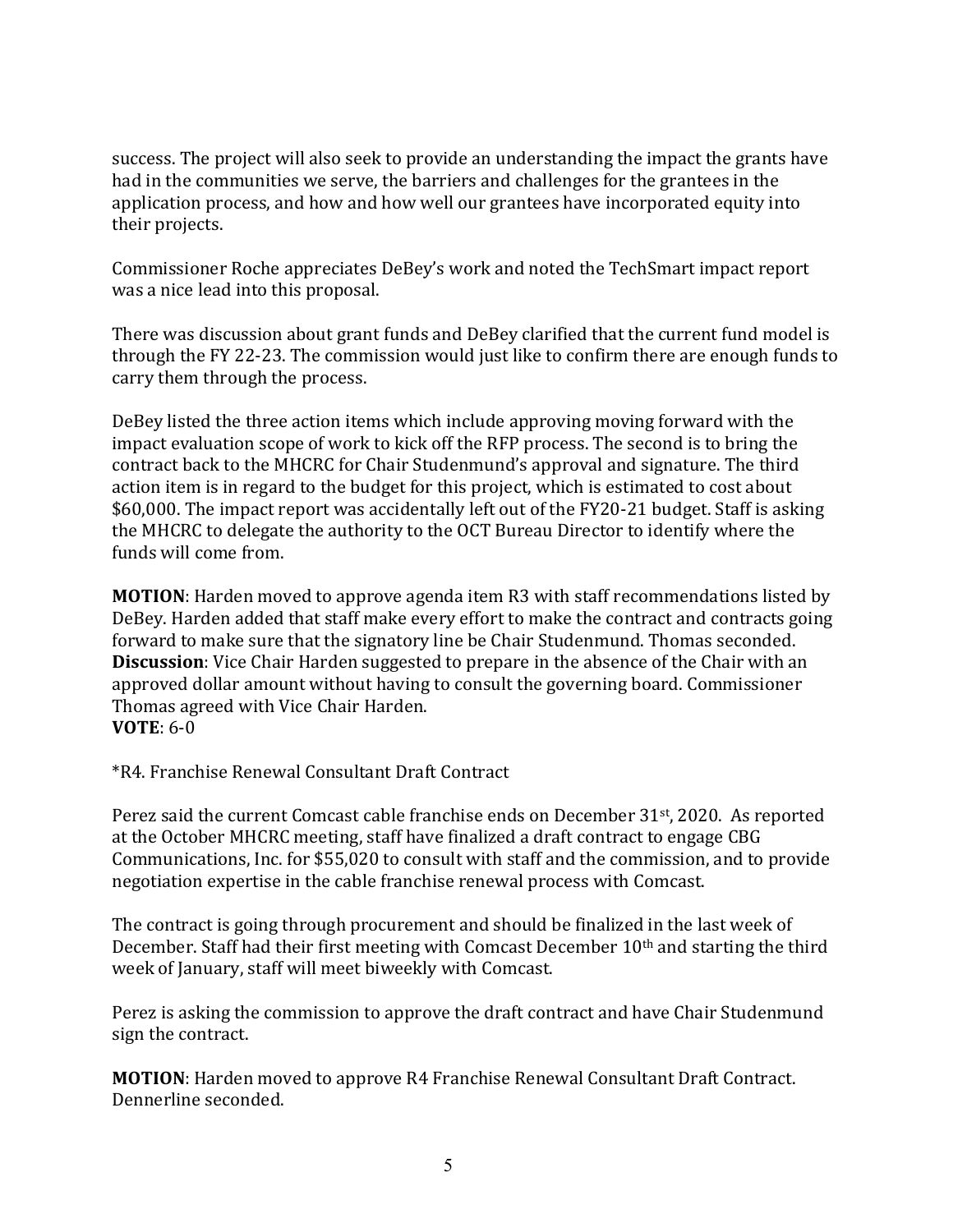# **VOTE**: 6-0

\*R5. MHCRC Fund Financial Review Consultant Contract – Moss Adams LLC

Perez said in the current fiscal year, the MHCRC approved \$20,000 to engage a consultant to provide a financial review of the MHCRC Fund and in the October meeting the MHCRC approved the scope of work and directed staff to follow the procurement process. Commissioner Thomas, Julie Omelchuck, Aaron Rivera and Michael Wong served as the RFP review panel and Moss Adams was the successful proposer. Staff expects an initial draft of the report by late February and a final report to be ready for the commissioners at the March MHCRC meeting.

Commissioner Thomas added that it is not a full audit and that it is just a review of a few things.

Perez said we are very close to a final contract which is pending Moss Adams final review. No substantial changes are expected.

**MOTION**: Thomas moved to approve the MHCRC Fund Financial Review Consultant Contract with Moss Adams LLC with minor changes that may come about as the final process to be signed by Chair Studenmund. Dennerline seconded. **VOTE**: 6-0

## Staff Reports

- Newsletter
	- $\circ$  Perez highlighted the Mayor's proposed budget, which includes a 5% cut.
	- o DeBey shared that the Community Technology Grants program saw 12 new applicants this year. She is planning to send out the applications review email tomorrow. DeBey said the review will close a little sooner this year to allow more time for her to review. January 15th will be the deadline. Commissioner Thomas would like a hard copy of the applications.
	- o Perez asked commissioners to send their ideas and suggestions on topics for the retreat, which is planned for a series of zoom meetings.
- New Business; Commissioner Open Comment
	- o Chair Studenmund welcomed Michael Wong and appreciated his participation in the evaluation committee.
	- o Vice Chair Harden shared that the City of Wood Village has partnered or hired a fellow from the Portland State University Head Field School. For Cities, he highly recommends partnering or hiring fellows, because for about \$43,000, Cities get to work with a Doctoral-level candidate. He highlights that many of these fellows work on capstone projects and the City of Wood Village had submitted their proposal, which includes planning their community free wireless program as one of their capstone projects. City of Wood Village will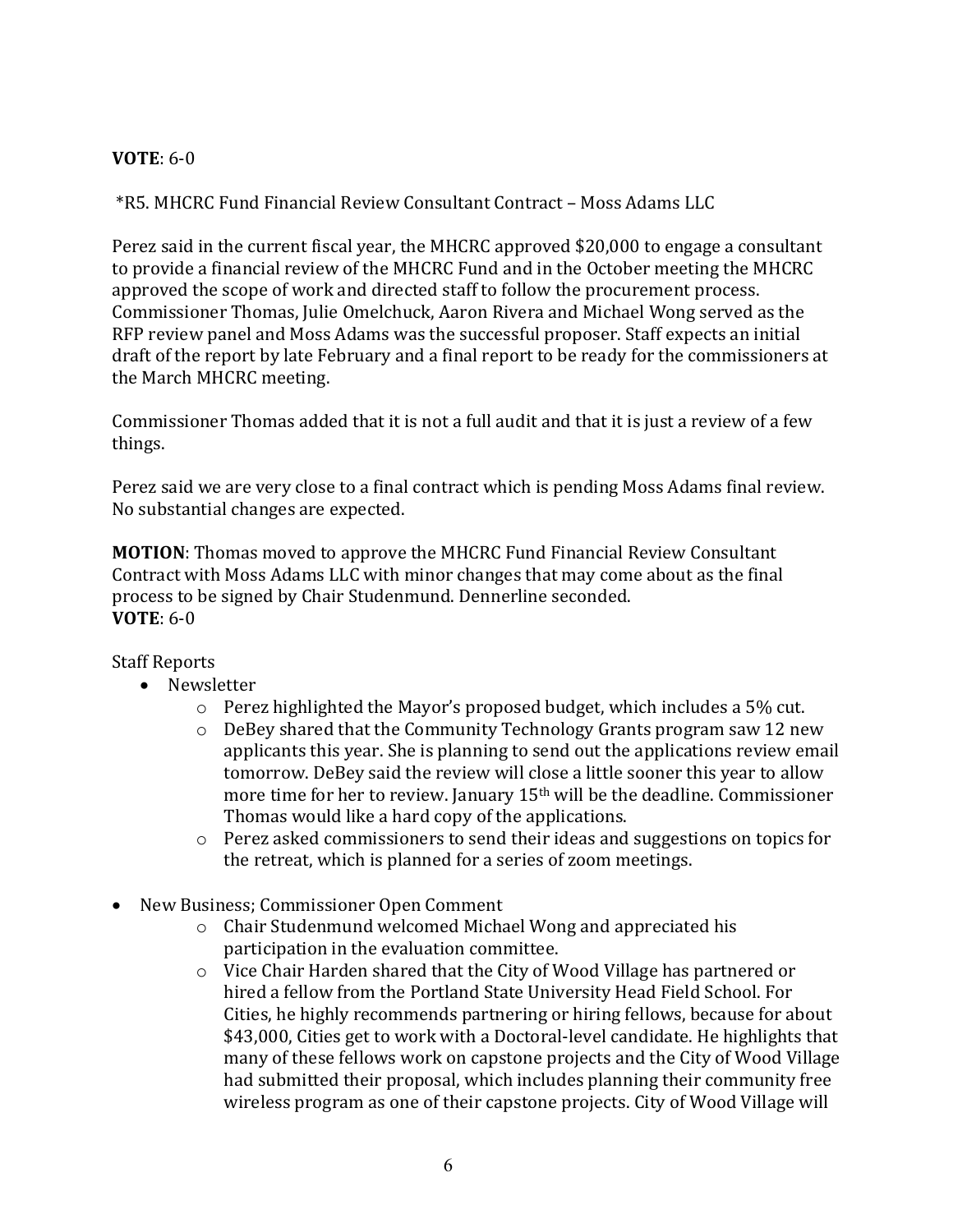know soon if the program they are proposing will be accepted. It will be interesting work going forward it gets accepted.

- o Chair Studenmund said Kristi Manseth presented a wonderful report and considering all the great work the commission and staff has done evaluating the community grants, she is interested in sharing the MHCRC story. Staff and commissioners supported the idea. Vice Chair Harden added that it could be a great opportunity to also shed light on distance learning. Since there has been pressure to get kids back into the classrooms, he believes that sharing the story could contribute to slow that momentum of getting kids back in school. Commissioner Thomas agrees and adds that the last thing anyone want is to see people get sick because the transition back to school was too fast.
- Meeting Schedule:

January 25 – Remotely *February - tentative retreat*  March 15 – Remotely *April 19 – Recess* May 17 – Remotely June 21 – Remotely

- Franchisee Activity Report<br>• Ziply Amy Neal, Local F
	- Ziply Amy Neal, Local Partnerships Manager, said she will be supporting Jessica Epley, the Government Affairs and Regulatory Manager. Neal will be attending the MHCRC meeting going forward.
	- Comcast Sheri Acker, Senior Specialist, Government & Regulatory Affairs, shared about the expansion of the Internet Essentials program, now free for the first 60 days and continue through June 2021. Acker shared the multiyear program is to launch more than 1,000 WiFi-connected "Lift Zones" in community centers and nonprofit partners nationwide. Acker said Comcast opened up more than 1.5 million Xfinity WiFi hotspots in businesses and outdoor locations that are available to anyone who needs them for free. Lastly, Acker shared Comcast's nationwide multiyear \$100 million commitment to racial equity which includes grants, marketing and technology upgrades, media campaigns and connectivity, computer and voice equipment, as well as free marketing insights to all applicants.
	- CenturyLink/Lumen Samantha Ridderbusch, Regulatory and Government Affairs Director, said they decommissioned the Prism product and it is on course to be fully decommissioned by the end of the year. Ridderbusch will have an update as they move forward. Vice Chair Harden asked if CenturyLink will charge penalties to their customers for ending their agreement due to the decommissioned product, to which Ridderbusch said there will be no penalties. They have also eliminated their early termination fees.
- Public Comment- none.